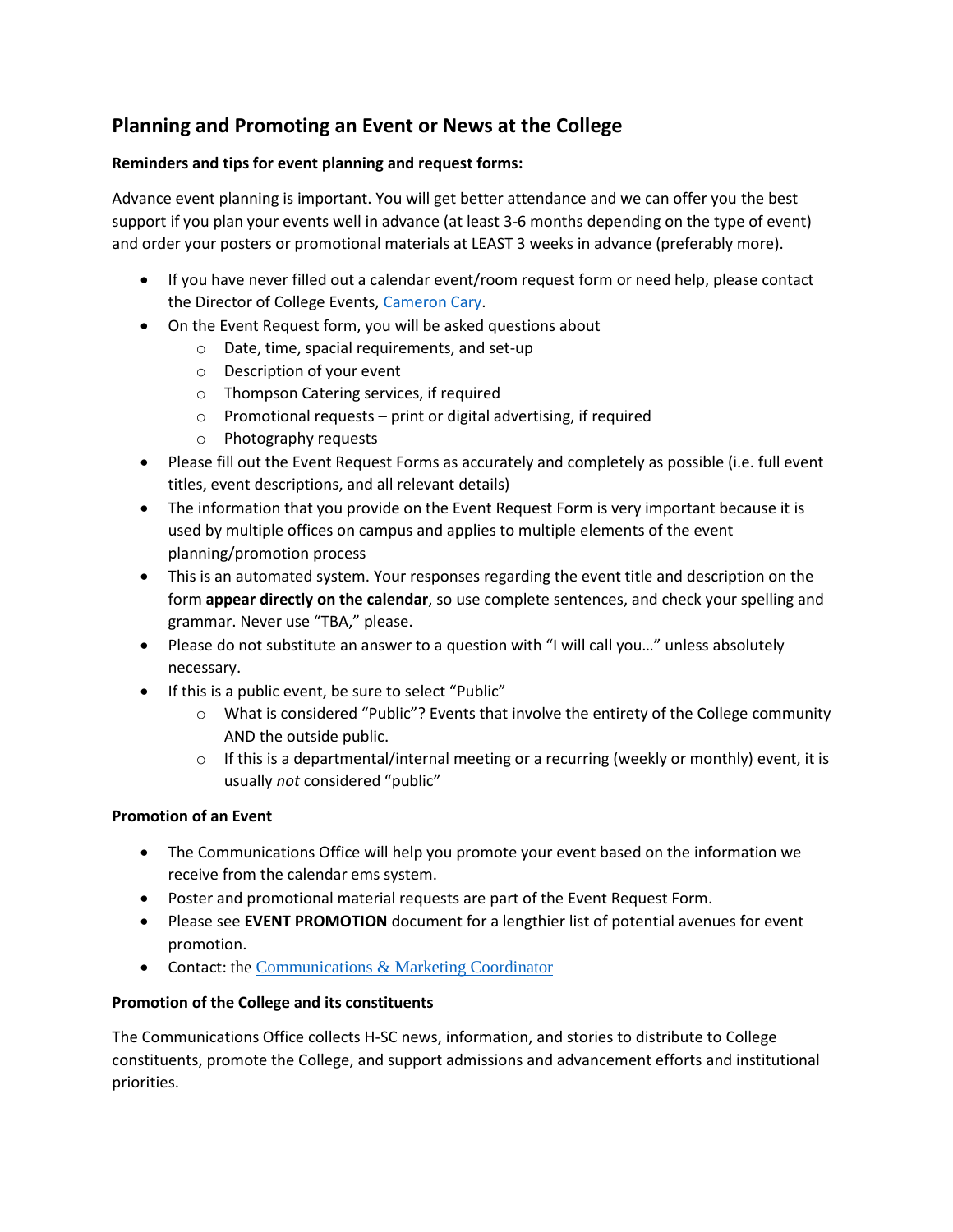If you have personal stories and news to report involving a faculty member, student, project, the College, or a member of the community, please email to [communications@hsc.edu.](mailto:communications@hsc.edu) Depending on the editorial timeline, it may be used on the website, in a news story, on social media, in the *Record,* and/or other media.

#### **The following are forms that enable you to self-report your news:**

- Student Story Form: <https://secure4.hsc.edu/forms/view.php?id=91967>
- Faculty Story Form (personal news) <https://secure4.hsc.edu/forms/view.php?id=91006>
- Faculty Scholarship Form (professional/scholarly news): <https://secure4.hsc.edu/forms/view.php?id=90711>

# **Who to Go To:**

# **Office of Communications and Marketing**

*The College brand, marketing and communications, news, public relations, print and creative services, print and electronic promotion, digital media.*

For general inquiries or for sharing news and story leads: [communications@hsc.edu](file:///C:/Users/gneal/AppData/Local/Microsoft/Windows/INetCache/Content.Outlook/DW5MKZ9E/communications@hsc.edu)

**Gordon Neal '09**, Director of Communications & Marketing [gneal@hsc.edu](mailto:gneal@hsc.edu) | (434) 223-7229

# **Jenny Shaskan**, Communications & Marketing Coordinator

— contact for public relations, photography requests, and the College's official social media accounts [jshaskan@hsc.edu](mailto:jshaskan@hsc.edu) | (434) 223-6394

# **Kelly Malone Dudley**, Web Content Manager

— contact for all Hampden-Sydney College website or blog content requests, changes, updates [kmalonedudley@hsc.edu](mailto:kmalonedudley@hsc.edu) | (434)-223-6391

**Alexandra (Allie) Evans,** Editorial Content Manager — contact for content and information about the *Record*, College or alumni news [aevans@hsc.edu](mailto:aevans@hsc.edu) | (434) 223-6394

**Alexandria Grant,** Graphic Design Manager — please submit graphic design requests via Jennifer Cochrane agrant@hsc.edu | (434) 223-6970

**Wesley Smith**, Web Developer —contact for website, blog, or digital technical support

[wsmith@hsc.edu](mailto:wsmith@hsc.edu) | (804) 477-2349